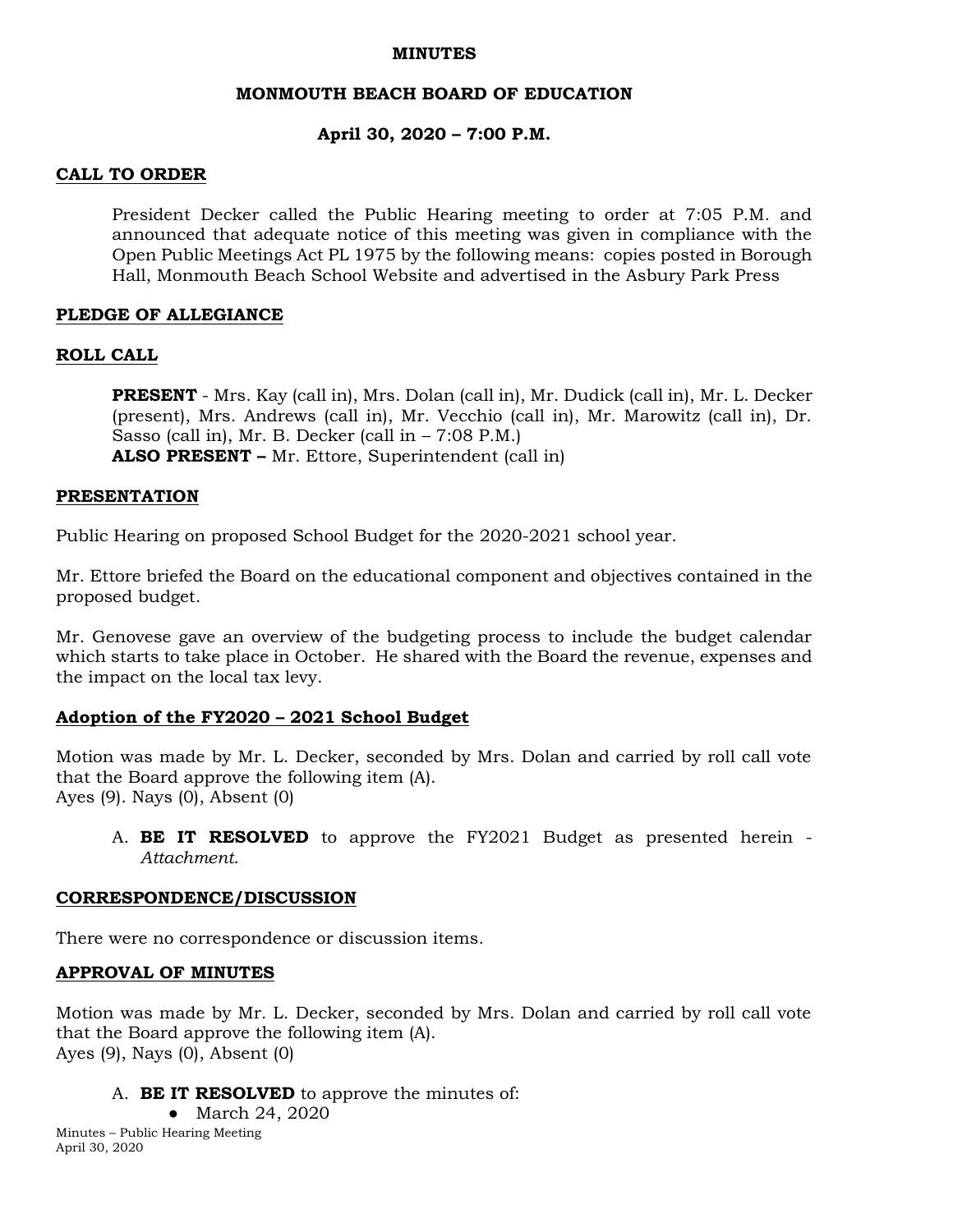### **SUPERINTENDENT'S REPORT**

Mr. Ettore expressed his hope that all of the Monmouth Beach families were doing well. He gave the Board the following updates:

- Improvements being made during the school closure:
	- o Milling and paving to create new surface on blacktop area by the playground.
	- o Two new basketball poles have been installed on the blacktop. Backboards and hoops to be mounted once the installation company resumes business o Air duct cleaning throughout the entire building.
- Status of remote learning based on the latest directive from Governor Murphy, our staff and students will continue with their efforts as remote teachers and students through at least May 15, 2020. Steps are being taken to expand on the visual aspects of this experience using Google Meets with parental consent.
- 8th grade graduation Multiple options are currently being discussed and considered among the class advisors, middle school teachers and many of the  $8<sup>th</sup>$  grade parents who are collaborating to give the class of 2020 some type of graduation event. Final decisions will depend on the restrictions for social distancing and other guidelines from the health officials.
- Congratulations to the following staff members being recommended for renewal and tenure as of this evening:
	- o Ali Maxcy Middle School ELA teacher
	- o Linda Stafford Librarian/Media Specialist
	- $\circ$  Cindy Zayko Learning Disabilities teacher consultant of the Child Study Team.

Motion was made by Mr. L. Decker, seconded by Mrs. Dolan and carried by roll call vote that the Board approve the following item (A). Ayes (9), Nays (0), Absent (0)

A. **BE IT RESOLVED** to approve the following:

# **STATISTICAL INFORMATION**

# **Student Enrollment as of March 31, 2020**

| Preschool   | 16  |
|-------------|-----|
| K           | 20  |
| Grade 1-1   | 13  |
| Grade 1-2   | 13  |
| Grade 2-1   | 12  |
| Grade 2-2   | 12  |
| Grade 3     | 19  |
| Grade 4 -1  | 13  |
| Grade 4-2   | 13  |
| Grade 5 - 1 | 11  |
| Grade 5 - 2 | 10  |
| Grade 6 - 1 | 13  |
| Grade 6 - 2 | 13  |
| Grade 7 - 1 | 16  |
| Grade 7 - 2 | 14  |
| Grade 8 - 1 | 15  |
| Grade 8 - 2 | 15  |
| Total       | 238 |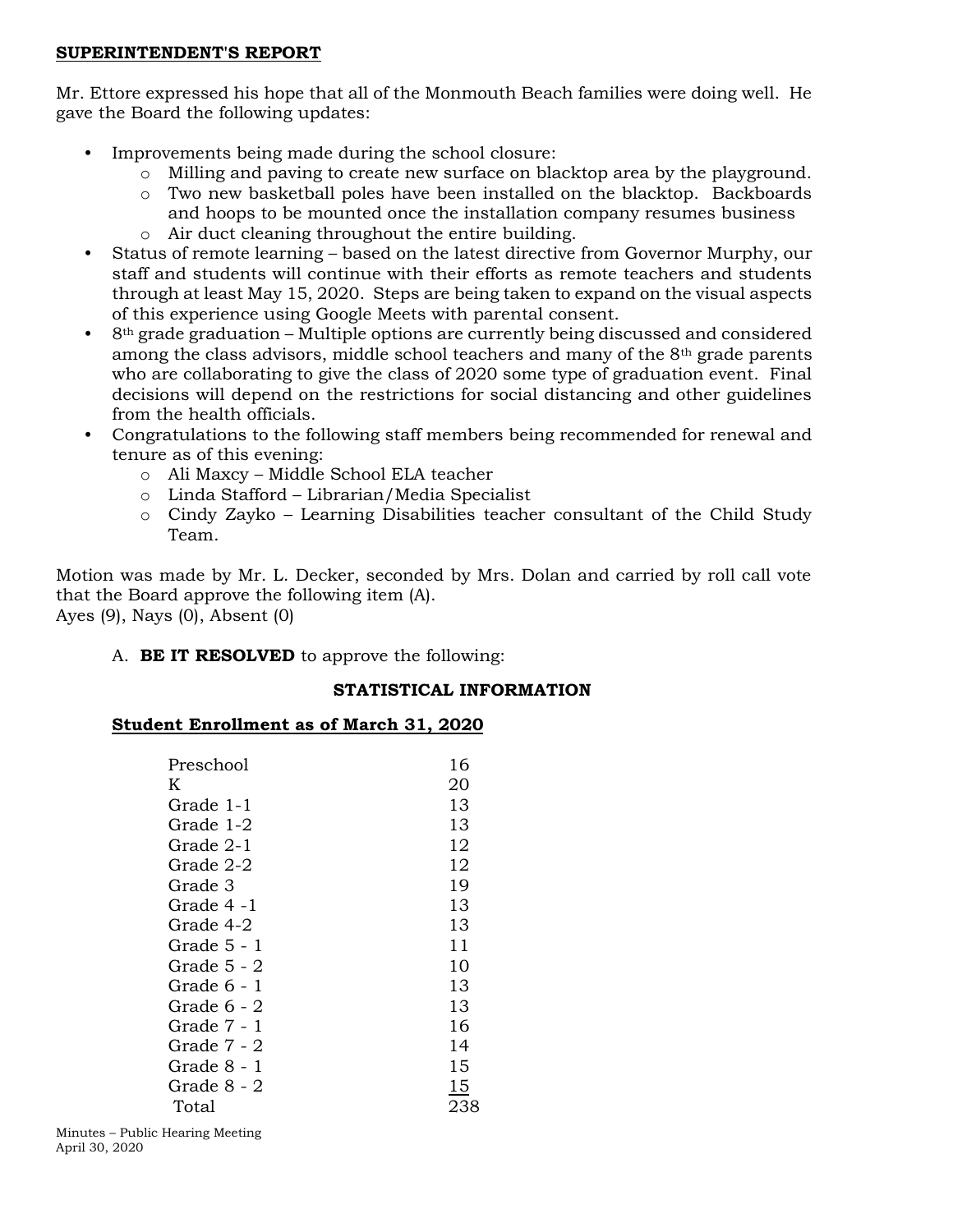### **SUPERINTENDENT'S REPORT (continued)**

#### **STATISTICAL INFORMATION (continued)**

#### **Student Enrollment as of March 31, 2020 (continued)**

| <b>Student Attendance</b> |       |          |       |
|---------------------------|-------|----------|-------|
| September                 | 98.0% | February | 94.0% |
| October                   | 96.5% | March    | 97.0% |
| November                  | 93.5% | April    |       |
| December                  | 93.0% | May      |       |
| January                   | 93.0% | June     |       |
| <b>Staff Attendance</b>   |       |          |       |
| September                 | 98.5% | February | 98.5% |
| October                   | 97.5% | March    | 99.5% |
| November                  | 97.0% | April    |       |
| December                  | 97.5% | May      |       |
| January                   | 97.7% | June     |       |

- Fire Drills March 9, 2020 at 1:30 p.m.
- Security Drill March 11, 2020 at 2:45 p.m. Tabletop Exercise with Crisis Response Team and MB Police Chief and MB First Aid Squad.

Motion was made by Mr. L. Decker, seconded by Mrs. Dolan and carried by roll call vote that the Board approve the following item (B). Ayes (9), Nays (0), Absent (0)

B. We had no inclement weather school closing days for the 2019-2020 school year. It is Mr. Ettore's recommendation that graduation take place on Tuesday, June 16 and the last day of school will be Wednesday, June 17.

**BE IT RESOLVED** to approve Tuesday, June 16 as our graduation date and Wednesday, June 17 as the last day of school for students and staff pending any additional school emergency closings. Both Tuesday, June 16 and Wednesday, June 17 days will be 12:30 p.m. dismissal days per MBTA contract. **Covid-19 may alter the graduation date**.

### **PTO PRESENTATION – Caroline Quattrochi**

There were no discussion items.

#### **PUBLIC DISCUSSION**

There were no discussion items.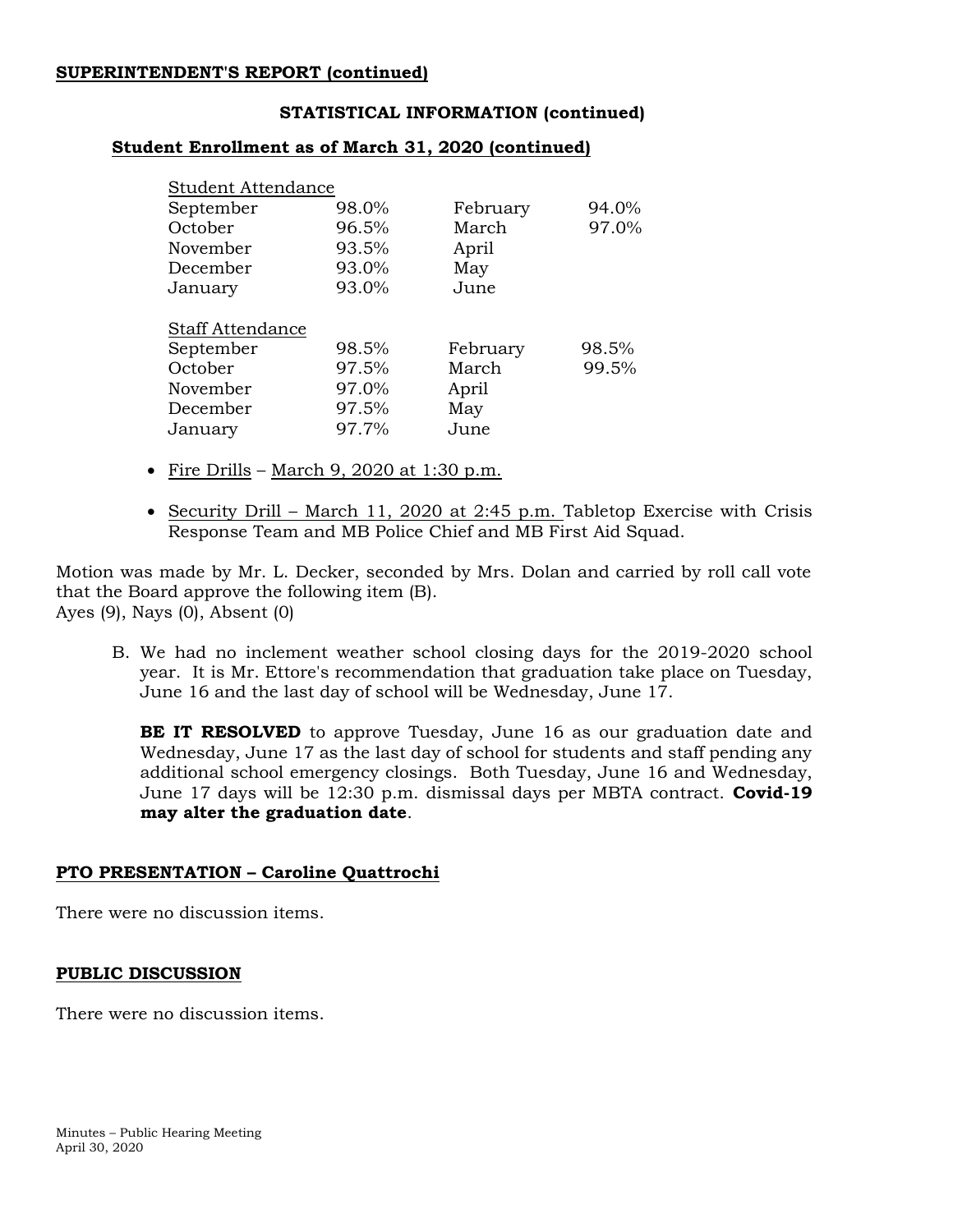## **FINANCE**

Chair: Ken Marowitz Joseph Vecchio, Karen Dolan, Vincent Sasso

Motion was made by Mr. L. Decker, seconded by Mr. Marowitz and carried by roll call vote that the Board approve the following item (A). Ayes (9), Nays (0), Absent (0)

- A. **BE IT RESOLVED** to approve the following financial report:
	- April 2020 Bill List in the amount of \$138,568.47
	- Payroll Gross total for March 2020 in the amount of \$281,514.40
	- Report of Board Secretary **February, 2020** *(Attached);* **March, 2020**  *(attached)*

| Fund 10 -                         |              | \$1,419,844.00  |              | \$1,448,589.13            |
|-----------------------------------|--------------|-----------------|--------------|---------------------------|
| Capital Reserve -                 |              | \$241,580.67    |              | \$241,754.33              |
| Maintenance Reserve \$ 354,212.19 |              |                 |              | \$354,466.81              |
| Emergency Reserve -               |              | \$10,177.50     |              | \$10,184.82               |
| Fund 20 -                         | $\mathbb{S}$ | (435.40)        | $\mathbb{S}$ | 1,379.60                  |
| Fund 40 -                         |              | $$$ (66,578.00) |              | $\frac{1}{2}$ (47,265.50) |

- Monthly transfer report for February 2020 and March 2020. (*Attached)*
- Pursuant to NJAC 6:l20-2.13(d), I certify as of February and March 2020 no budgetary line item account has been over expended in violation of NJAC 6:20-22.13 (ad). I hereby certify that all of the above information is correct.
- Board Certification:

Pursuant to NJAC 6:20-2.3 (e), we certify that as of February and March 2020, after review of the Secretary's Monthly Report and upon consultation with the appropriate district officials, that to the best of our knowledge, no major account or fund has been over expended in violation of NJAC 6A:23A-22.13(b) and that sufficient funds are available to meet the district's financial obligations for the remainder of the fiscal year.

Motion was made by Mr. L. Decker, seconded by Mr. Marowitz and carried by roll call vote that the Board approve the following items (B - C). Ayes (9), Nays (0), Absent (0)

- B. **BE IT RESOLVED** to approval the submission of the safety grant application for FY21 in the amount of \$2,945.65. These funds will be used to supplement the cost to improve our emergency response system.
- C. **BE IT RESOLVED** to approve Bayada Nurses and Noval Home Care (Nursefinders) contracts for substitute nurses for the 2020-2021 school year.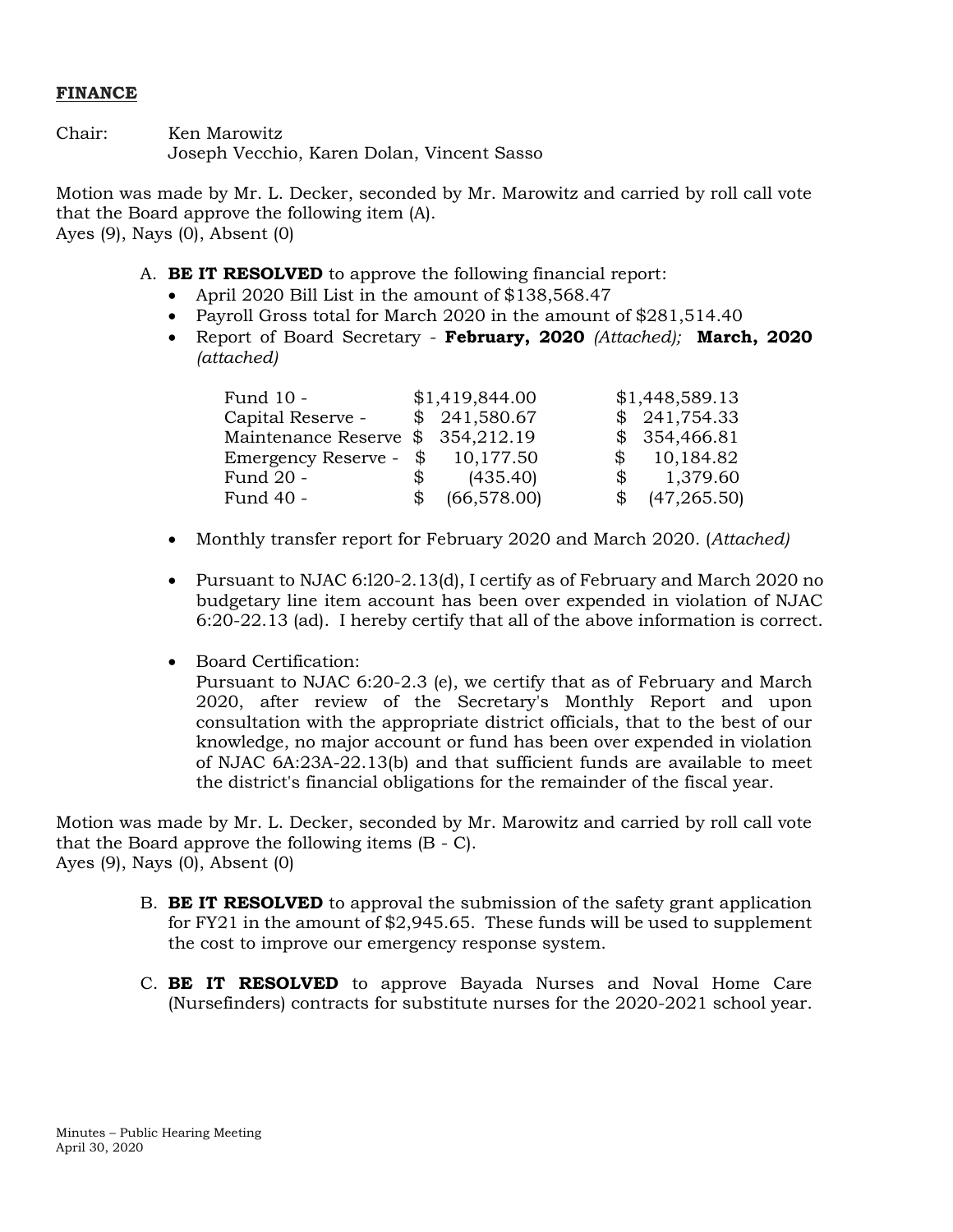### **PERSONNEL**

Chair: Barbara Kay Boyd Decker, Chris Dudick, Melanie Andrews

Motion was made by Mr. L. Decker, seconded by Mrs. Andrews and carried by roll call vote that the Board approve the following items  $(A - B)$ . Ayes (9), Nays (0), Absent (0)

- A. **BE IT RESOLVED** to further amend Jaclyn Murray maternity leave as follows: Jaclyn Murray to begin her maternity leave on March 16, 2020, making Friday, March 13, 2020, her anticipated last day of work. She plans on taking 18 sick days from the dates of March 16-April 8, 2020, and then begin disability/family leave on or about April 13, 2020 through April 30, 2020. Her anticipated date of return is May 1, 2020.
- B. **BE IT RESOLVED** to amend the dates of Nancy Pavelka, Maternity Leave Replacement Teacher, effective, March 16, 2020 through April 30, 2020 at MBS' long term substitute rate.

Motion was made by Mr. L. Decker, seconded by Mrs. Andrews and carried by roll call vote that the Board approve the following item (C). Ayes (9), Nays (0), Absent (0)

C. **BE IT RESOLVED** to approve Christina Cestone, senior at Biotech High School, to complete a 1-month unpaid Science based internship (5/27/2020 - 6/16/2020) under the supervision of Mrs. Doreen Silakowski.

Motion was made by Mr. L. Decker, seconded by Mrs. Andrews and carried by roll call vote that the Board approve the following item (D). Ayes (9), Nays (0), Absent (0)

D. **BE IT RESOLVED** to approve the following non-tenured certified staff for reappointment for the 2020-2021 school year in accordance with the terms and conditions of the current 2017-2020 MBEA Teachers'Contract.

> Alexandria Maxcy, receiving tenure 09/02/2020 Linda Stafford (0.60), receiving tenure 09/02/2020 Cynthia Zayko (0.60), receiving tenure 09/02/2020 Amanda Owens Nicole DePalma Danielle Ciaglia Brianne Mitchell (0.50)

# **CURRICULUM AND INSTRUCTION**

- Chair: Chris Dudick Melanie Andrews, Chris Dudick, Boyd Decker
	- No items to report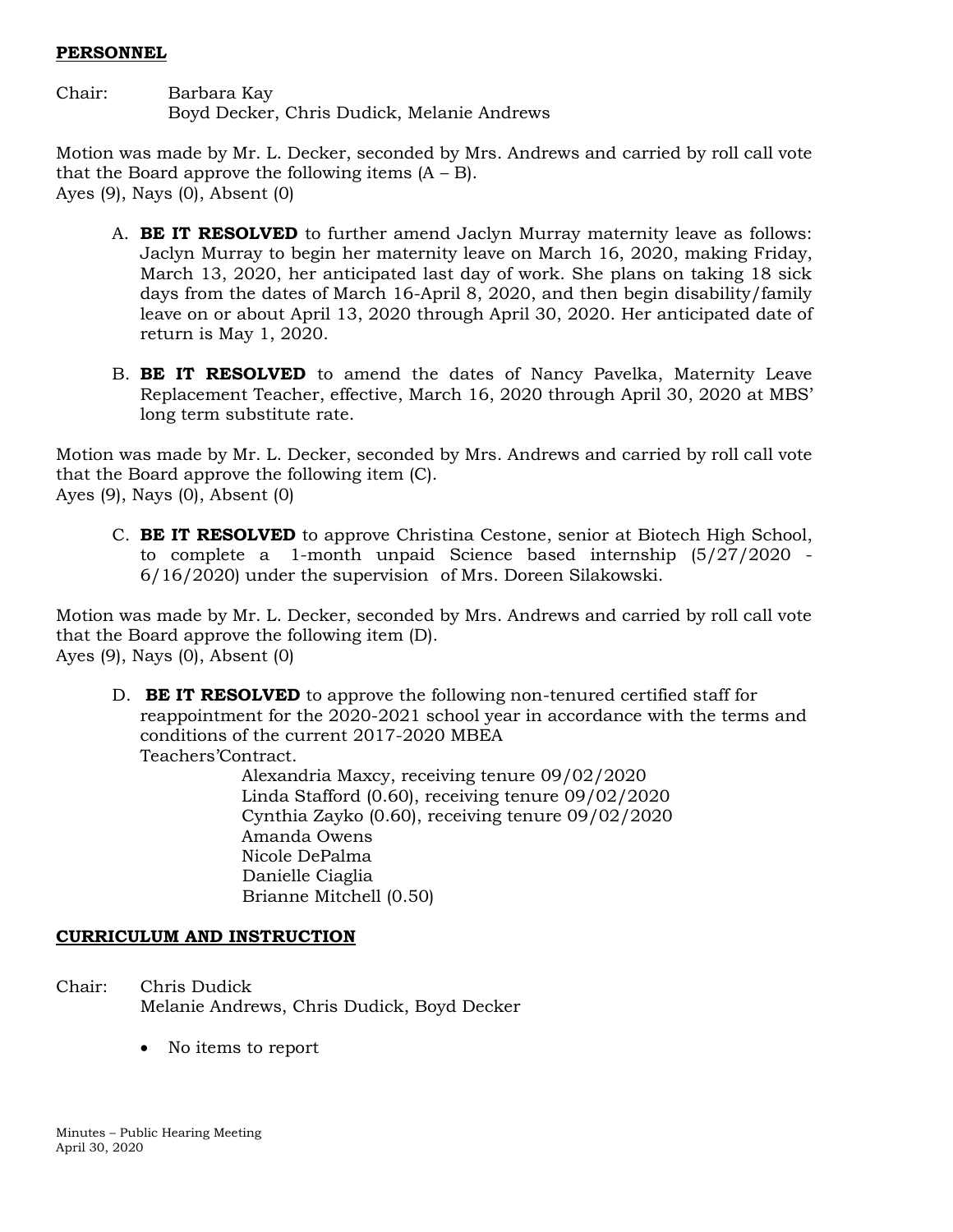# **BUILDING AND GROUNDS**

Chair: Vincent Sasso Ken Marowitz, Karen Dolan, Joe Vecchio

Motion was made by Mr. L. Decker, seconded by Mrs. Dolan and carried by roll call vote that the Board approve the following item (A). Ayes (9), Nays (0), Absent (0)

A. **BE IT RESOLVED** to approve the following Building Use Forms:

 Kidz Art to hold their Spring Session at MBS in the APR on,5/18, and 6/1 from 2:45 p.m.  $-$  3:45 p.m. (Pending Governors direction on May 15<sup>th</sup>)

# **POLICY**

Chair: Melanie Andrews

Motion was made by Mr. L. Decker, seconded by Mrs. Andrews and carried by roll call vote that the Board approve the following item. Ayes (9), Nays (0), Absent (0)

**BE IT RESOLVED** to approve the first read of the following policies:

# **GENERAL ITEMS**

The Curriculum and Instruction Committee meeting will be held on Wednesday, May 20, 2020 at 8:00 A.M. The Buildings and Grounds/Finance Committee meeting will be held on Thursday, May 21, 2020 at 8:00 A.M. The Regular Board meeting is scheduled for May 26, 2020 at 7:00 P.M.

# **ADJOURNMENT – 7:33 P.M.**

There being no further discussion, motion was made by Mr. L. Decker, seconded by Mrs. Dolan and carried by roll call vote that the Board adjourn the meeting at 7:33 P.M. Ayes (9), Nays (0), Absent (0)

> Peter E. Genovese III, RSBO, QPA School Business Administrator/Board Secretary

\_\_\_\_\_\_\_\_\_\_\_\_\_\_\_\_\_\_\_\_\_\_\_\_\_\_\_\_\_\_\_\_\_\_\_\_\_\_\_\_\_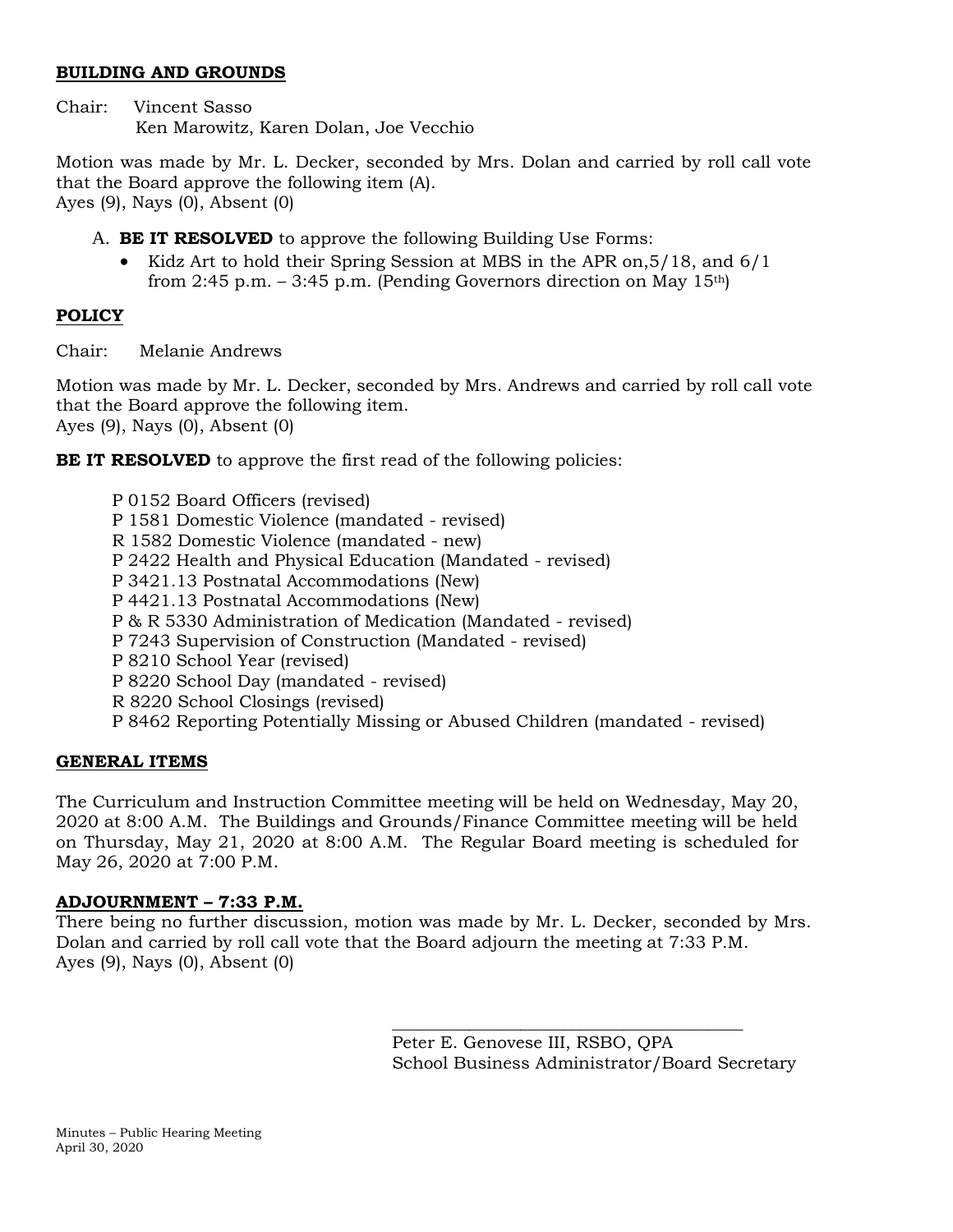#### **Mission Statement**

Our mission is to create lifelong leaders and contributors who will successfully meet the challenges of the 21st century. The goal of the school is to teach behaviors which help create and maintain a positive learning environment, to use teaching techniques which recognize that students have different learning styles and multiple intelligences, and to teach students to become independent thinkers and learners. Our students will all achieve the NJ Core Curriculum Content Standards as they strive to maintain a "tradition of excellence." Quality education for all students is a constant objective.